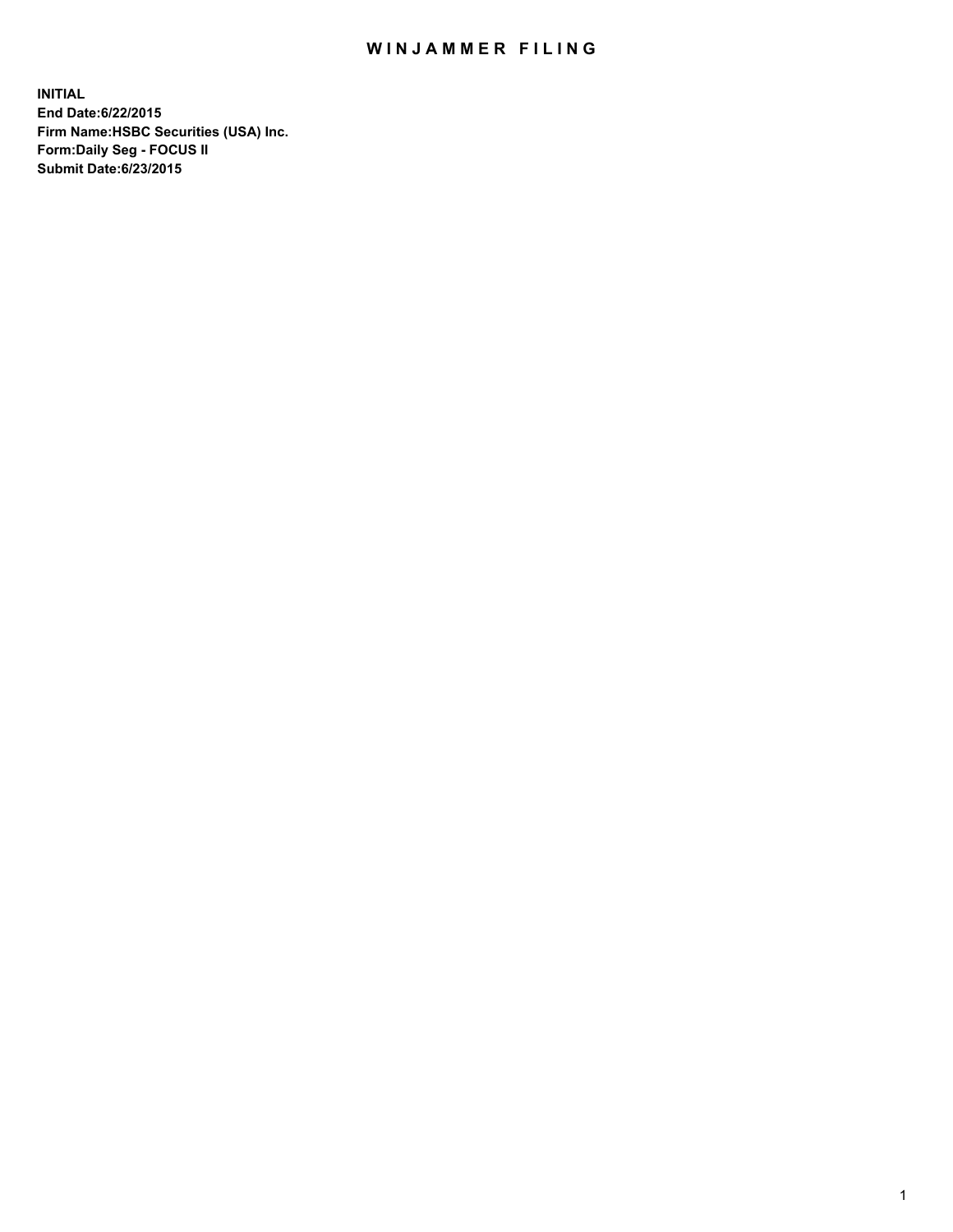## **INITIAL End Date:6/22/2015 Firm Name:HSBC Securities (USA) Inc. Form:Daily Seg - FOCUS II Submit Date:6/23/2015 Daily Segregation - Cover Page**

| Name of Company<br><b>Contact Name</b><br><b>Contact Phone Number</b><br><b>Contact Email Address</b>                                                                                                                                                                                                                          | <b>HSBC Securities (USA) Inc.</b><br>Steven richardson<br>212-525-6445<br>steven.richardson@us.hsbc.com |
|--------------------------------------------------------------------------------------------------------------------------------------------------------------------------------------------------------------------------------------------------------------------------------------------------------------------------------|---------------------------------------------------------------------------------------------------------|
| FCM's Customer Segregated Funds Residual Interest Target (choose one):<br>a. Minimum dollar amount: ; or<br>b. Minimum percentage of customer segregated funds required:%; or<br>c. Dollar amount range between: and; or<br>d. Percentage range of customer segregated funds required between: % and %.                        | 50,000,000<br>0 <sub>0</sub><br>0 <sub>0</sub>                                                          |
| FCM's Customer Secured Amount Funds Residual Interest Target (choose one):<br>a. Minimum dollar amount: ; or<br>b. Minimum percentage of customer secured funds required:%; or<br>c. Dollar amount range between: and; or<br>d. Percentage range of customer secured funds required between:% and%.                            | 10,000,000<br><u>0</u><br>0 <sub>0</sub><br>0 <sub>0</sub>                                              |
| FCM's Cleared Swaps Customer Collateral Residual Interest Target (choose one):<br>a. Minimum dollar amount: ; or<br>b. Minimum percentage of cleared swaps customer collateral required:% ; or<br>c. Dollar amount range between: and; or<br>d. Percentage range of cleared swaps customer collateral required between:% and%. | 70,000,000<br>00<br><u>00</u>                                                                           |

Attach supporting documents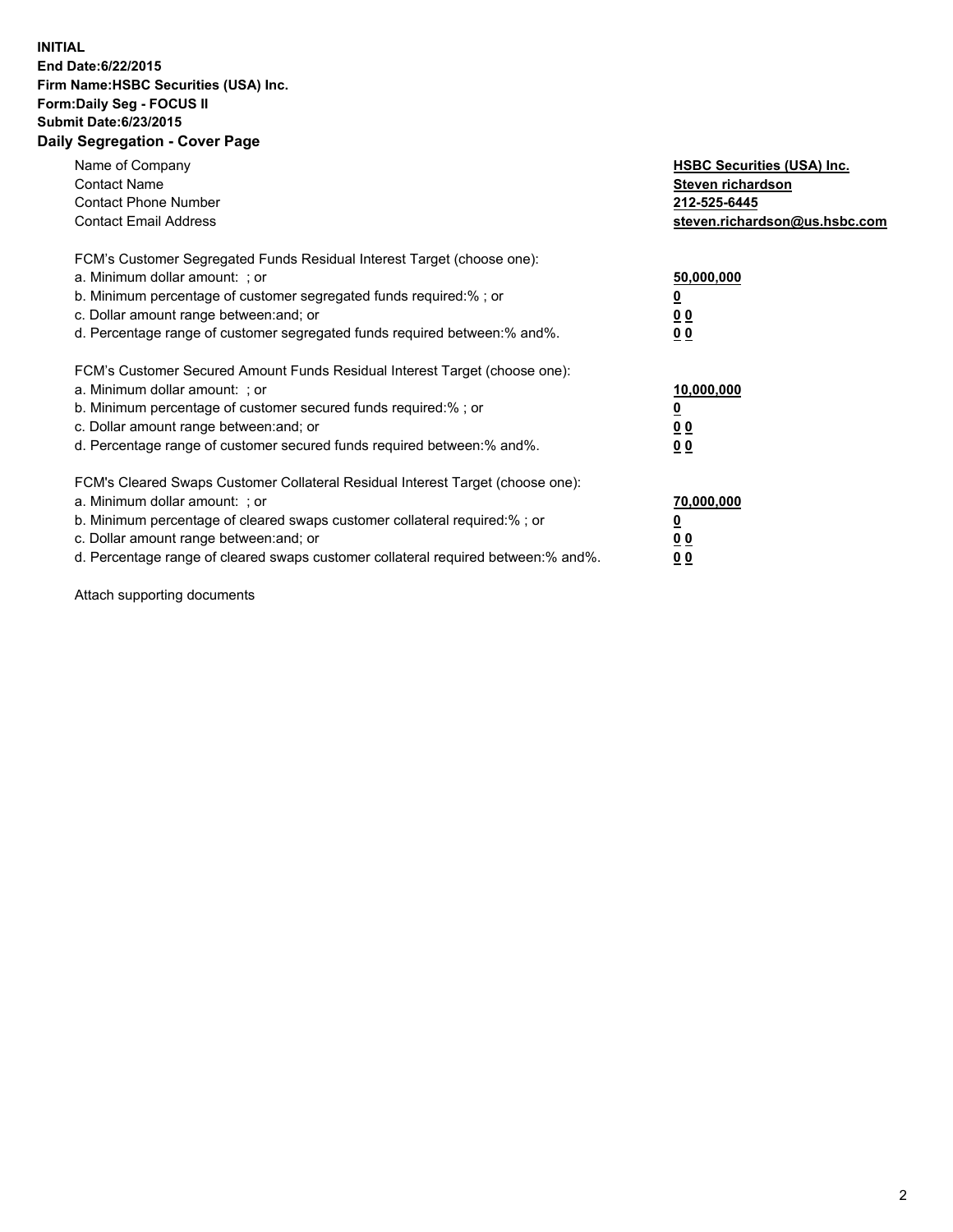**INITIAL End Date:6/22/2015 Firm Name:HSBC Securities (USA) Inc. Form:Daily Seg - FOCUS II Submit Date:6/23/2015**<br>**Daily Segregation - Secured Amounts Daily Segregation - Secure** 

|     | Daily Segregation - Secured Amounts                                                         |                                |
|-----|---------------------------------------------------------------------------------------------|--------------------------------|
|     | Foreign Futures and Foreign Options Secured Amounts                                         |                                |
|     | Amount required to be set aside pursuant to law, rule or regulation of a foreign            | $0$ [7305]                     |
|     | government or a rule of a self-regulatory organization authorized thereunder                |                                |
| 1.  | Net ledger balance - Foreign Futures and Foreign Option Trading - All Customers             |                                |
|     | A. Cash                                                                                     |                                |
|     |                                                                                             | 65,346,685 [7315]              |
|     | B. Securities (at market)                                                                   | 40,281,367 [7317]              |
| 2.  | Net unrealized profit (loss) in open futures contracts traded on a foreign board of trade   | 1,462,848 [7325]               |
| 3.  | Exchange traded options                                                                     |                                |
|     | a. Market value of open option contracts purchased on a foreign board of trade              | $0$ [7335]                     |
|     | b. Market value of open contracts granted (sold) on a foreign board of trade                | $0$ [7337]                     |
| 4.  | Net equity (deficit) (add lines 1.2. and 3.)                                                | 107,090,900 [7345]             |
| 5.  | Account liquidating to a deficit and account with a debit balances - gross amount           | 1,059,469 [7351]               |
|     | Less: amount offset by customer owned securities                                            | -1,054,288 [7352] 5,181 [7354] |
| 6.  | Amount required to be set aside as the secured amount - Net Liquidating Equity              | 107,096,081 [7355]             |
|     | Method (add lines 4 and 5)                                                                  |                                |
| 7.  | Greater of amount required to be set aside pursuant to foreign jurisdiction (above) or line | 107,096,081 [7360]             |
|     | 6.                                                                                          |                                |
|     | FUNDS DEPOSITED IN SEPARATE REGULATION 30.7 ACCOUNTS                                        |                                |
| 1.  | Cash in banks                                                                               |                                |
|     | A. Banks located in the United States                                                       | 34,614,594 [7500]              |
|     |                                                                                             |                                |
| 2.  | B. Other banks qualified under Regulation 30.7                                              | 0 [7520] 34,614,594 [7530]     |
|     | Securities                                                                                  |                                |
|     | A. In safekeeping with banks located in the United States                                   | 40,281,367 [7540]              |
|     | B. In safekeeping with other banks qualified under Regulation 30.7                          | 0 [7560] 40,281,367 [7570]     |
| 3.  | Equities with registered futures commission merchants                                       |                                |
|     | A. Cash                                                                                     | $0$ [7580]                     |
|     | <b>B.</b> Securities                                                                        | $0$ [7590]                     |
|     | C. Unrealized gain (loss) on open futures contracts                                         | $0$ [7600]                     |
|     | D. Value of long option contracts                                                           | $0$ [7610]                     |
|     | E. Value of short option contracts                                                          | 0 [7615] 0 [7620]              |
| 4.  | Amounts held by clearing organizations of foreign boards of trade                           |                                |
|     | A. Cash                                                                                     | $0$ [7640]                     |
|     | <b>B.</b> Securities                                                                        | $0$ [7650]                     |
|     | C. Amount due to (from) clearing organization - daily variation                             | $0$ [7660]                     |
|     | D. Value of long option contracts                                                           | $0$ [7670]                     |
|     | E. Value of short option contracts                                                          | 0 [7675] 0 [7680]              |
| 5.  | Amounts held by members of foreign boards of trade                                          |                                |
|     | A. Cash                                                                                     | 63,329,979 [7700]              |
|     | <b>B.</b> Securities                                                                        | $0$ [7710]                     |
|     | C. Unrealized gain (loss) on open futures contracts                                         | 1,462,848 [7720]               |
|     | D. Value of long option contracts                                                           | $0$ [7730]                     |
|     | E. Value of short option contracts                                                          | 0 [7735] 64,792,827 [7740]     |
| 6.  | Amounts with other depositories designated by a foreign board of trade                      | 0 [7760]                       |
| 7.  | Segregated funds on hand                                                                    | $0$ [7765]                     |
| 8.  | Total funds in separate section 30.7 accounts                                               | 139,688,788 [7770]             |
| 9.  | Excess (deficiency) Set Aside for Secured Amount (subtract line 7 Secured Statement         |                                |
|     |                                                                                             | 32,592,707 [7380]              |
| 10. | Page 1 from Line 8)                                                                         |                                |
| 11. | Management Target Amount for Excess funds in separate section 30.7 accounts                 | 10,000,000 [7780]              |
|     | Excess (deficiency) funds in separate 30.7 accounts over (under) Management Target          | 22,592,707 [7785]              |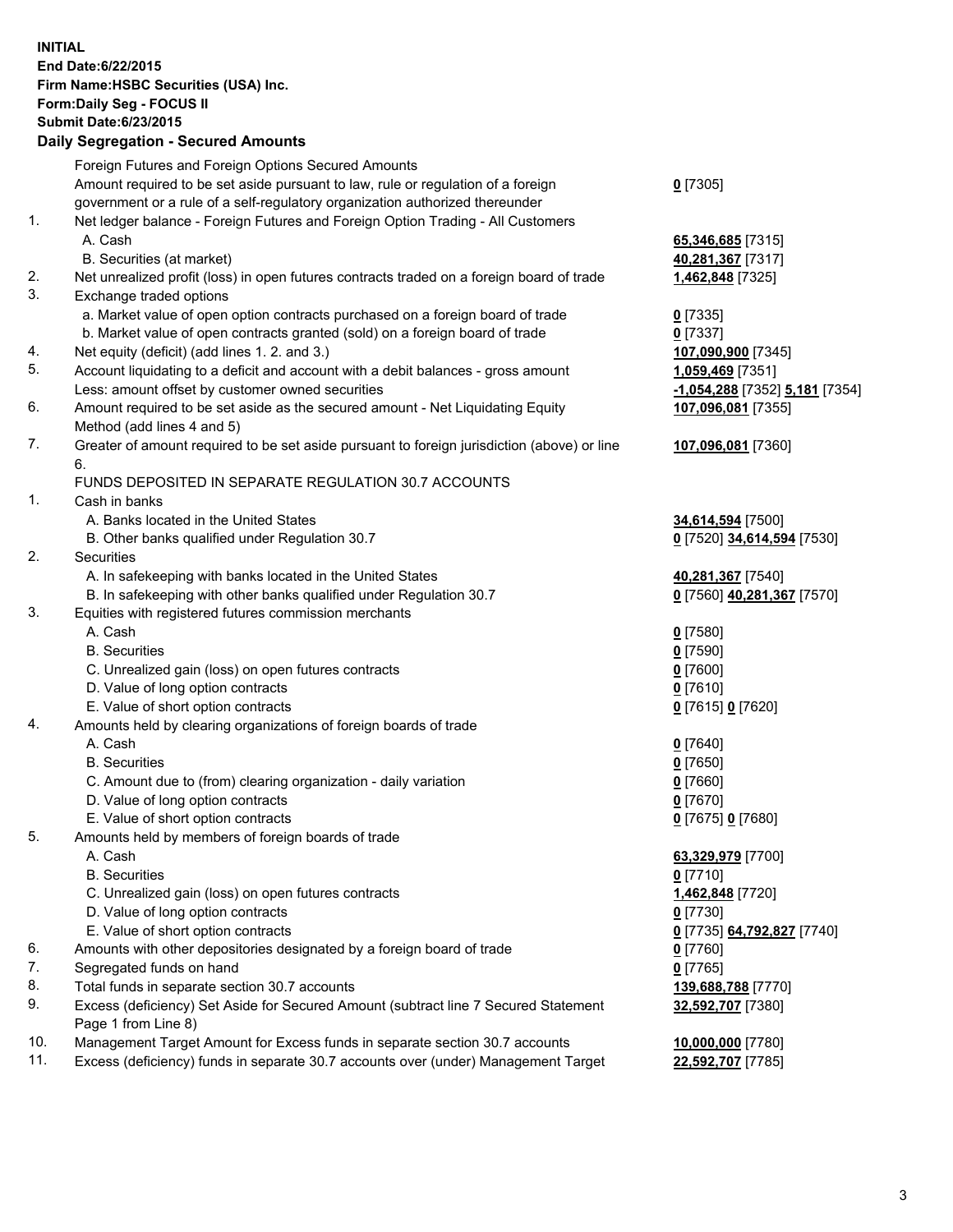| <b>INITIAL</b>                        |                                                                                           |                                          |  |  |  |
|---------------------------------------|-------------------------------------------------------------------------------------------|------------------------------------------|--|--|--|
| End Date: 6/22/2015                   |                                                                                           |                                          |  |  |  |
| Firm Name: HSBC Securities (USA) Inc. |                                                                                           |                                          |  |  |  |
| Form: Daily Seg - FOCUS II            |                                                                                           |                                          |  |  |  |
| <b>Submit Date:6/23/2015</b>          |                                                                                           |                                          |  |  |  |
|                                       | Daily Segregation - Segregation Statement                                                 |                                          |  |  |  |
|                                       | SEGREGATION REQUIREMENTS(Section 4d(2) of the CEAct)                                      |                                          |  |  |  |
| 1.                                    | Net ledger balance                                                                        |                                          |  |  |  |
|                                       | A. Cash                                                                                   | 252,825,662 [7010]                       |  |  |  |
|                                       | B. Securities (at market)                                                                 | 638,288,513 [7020]                       |  |  |  |
| 2.                                    | Net unrealized profit (loss) in open futures contracts traded on a contract market        | 134,570,395 [7030]                       |  |  |  |
| 3.                                    | Exchange traded options                                                                   |                                          |  |  |  |
|                                       | A. Add market value of open option contracts purchased on a contract market               | 103,324,066 [7032]                       |  |  |  |
|                                       | B. Deduct market value of open option contracts granted (sold) on a contract market       | -3,734,905 [7033]                        |  |  |  |
| 4.                                    | Net equity (deficit) (add lines 1, 2 and 3)                                               | 1,125,273,731 [7040]                     |  |  |  |
| 5.                                    | Accounts liquidating to a deficit and accounts with                                       |                                          |  |  |  |
|                                       | debit balances - gross amount                                                             | 10,282,876 [7045]                        |  |  |  |
|                                       | Less: amount offset by customer securities                                                | -10,282,876 [7047] 0 [7050]              |  |  |  |
| 6.                                    | Amount required to be segregated (add lines 4 and 5)                                      | 1,125,273,731 [7060]                     |  |  |  |
|                                       | FUNDS IN SEGREGATED ACCOUNTS                                                              |                                          |  |  |  |
| 7.                                    | Deposited in segregated funds bank accounts                                               |                                          |  |  |  |
|                                       | A. Cash                                                                                   | 5,965,376 [7070]                         |  |  |  |
|                                       | B. Securities representing investments of customers' funds (at market)                    | $0$ [7080]                               |  |  |  |
|                                       | C. Securities held for particular customers or option customers in lieu of cash (at       | 56,243,503 [7090]                        |  |  |  |
| 8.                                    | market)<br>Margins on deposit with derivatives clearing organizations of contract markets |                                          |  |  |  |
|                                       | A. Cash                                                                                   |                                          |  |  |  |
|                                       | B. Securities representing investments of customers' funds (at market)                    | 245,280,732 [7100]<br>192,198,398 [7110] |  |  |  |
|                                       | C. Securities held for particular customers or option customers in lieu of cash (at       | 582,045,010 [7120]                       |  |  |  |
|                                       | market)                                                                                   |                                          |  |  |  |
| 9.                                    | Net settlement from (to) derivatives clearing organizations of contract markets           | <u>-9,203,344</u> [7130]                 |  |  |  |
| 10.                                   | Exchange traded options                                                                   |                                          |  |  |  |
|                                       | A. Value of open long option contracts                                                    | 103,324,066 [7132]                       |  |  |  |
|                                       | B. Value of open short option contracts                                                   | -3,734,905 [7133]                        |  |  |  |
| 11.                                   | Net equities with other FCMs                                                              |                                          |  |  |  |
|                                       | A. Net liquidating equity                                                                 | 54,953,245 [7140]                        |  |  |  |
|                                       | B. Securities representing investments of customers' funds (at market)                    | $0$ [7160]                               |  |  |  |
|                                       | C. Securities held for particular customers or option customers in lieu of cash (at       | $0$ [7170]                               |  |  |  |
|                                       | market)                                                                                   |                                          |  |  |  |
| 12.                                   | Segregated funds on hand                                                                  | $0$ [7150]                               |  |  |  |
| 13.                                   | Total amount in segregation (add lines 7 through 12)                                      | 1,227,072,081 [7180]                     |  |  |  |
| 14.                                   | Excess (deficiency) funds in segregation (subtract line 6 from line 13)                   | 101,798,350 [7190]                       |  |  |  |
| 15.                                   | Management Target Amount for Excess funds in segregation                                  | 50,000,000 [7194]                        |  |  |  |

16. Excess (deficiency) funds in segregation over (under) Management Target Amount Excess

**51,798,350** [7198]